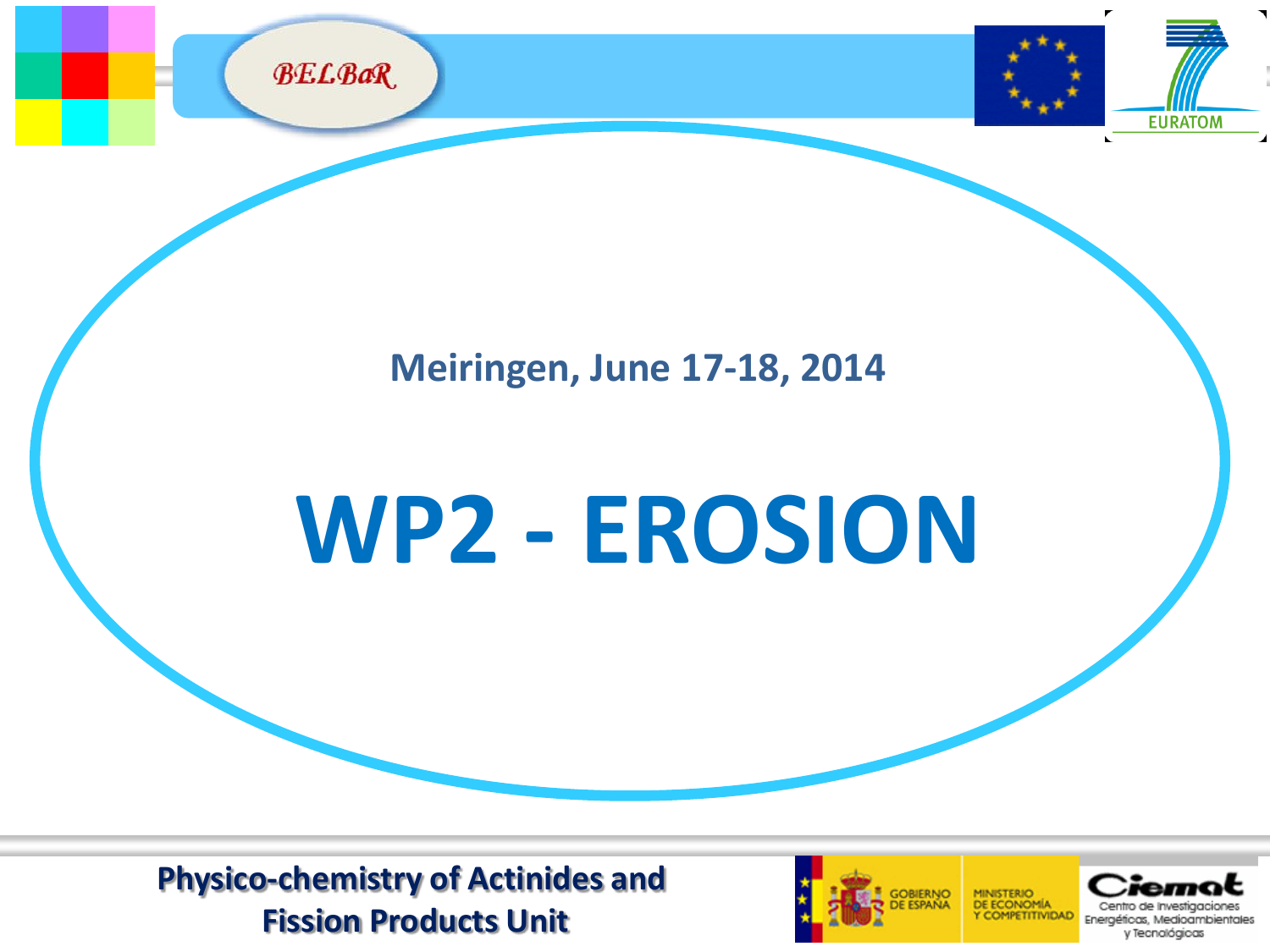

#### Work Package 2: MAIN OBJECTIVES

**To understand the main mechanisms of clay particle erosion from the bentonite surface and to quantify the (maximum) extent of the possible erosion under different** *physico-chemical conditions***.**

**1. Analysis of bentonite erosion is important for establishing the functionality of the bentonite barrier at the long-term, which could be compromised if a significant clay loss occurs.**

**2. The "eroded" colloids might interact with RN and affect their transport of towards the far-field of the repository. WP 3**

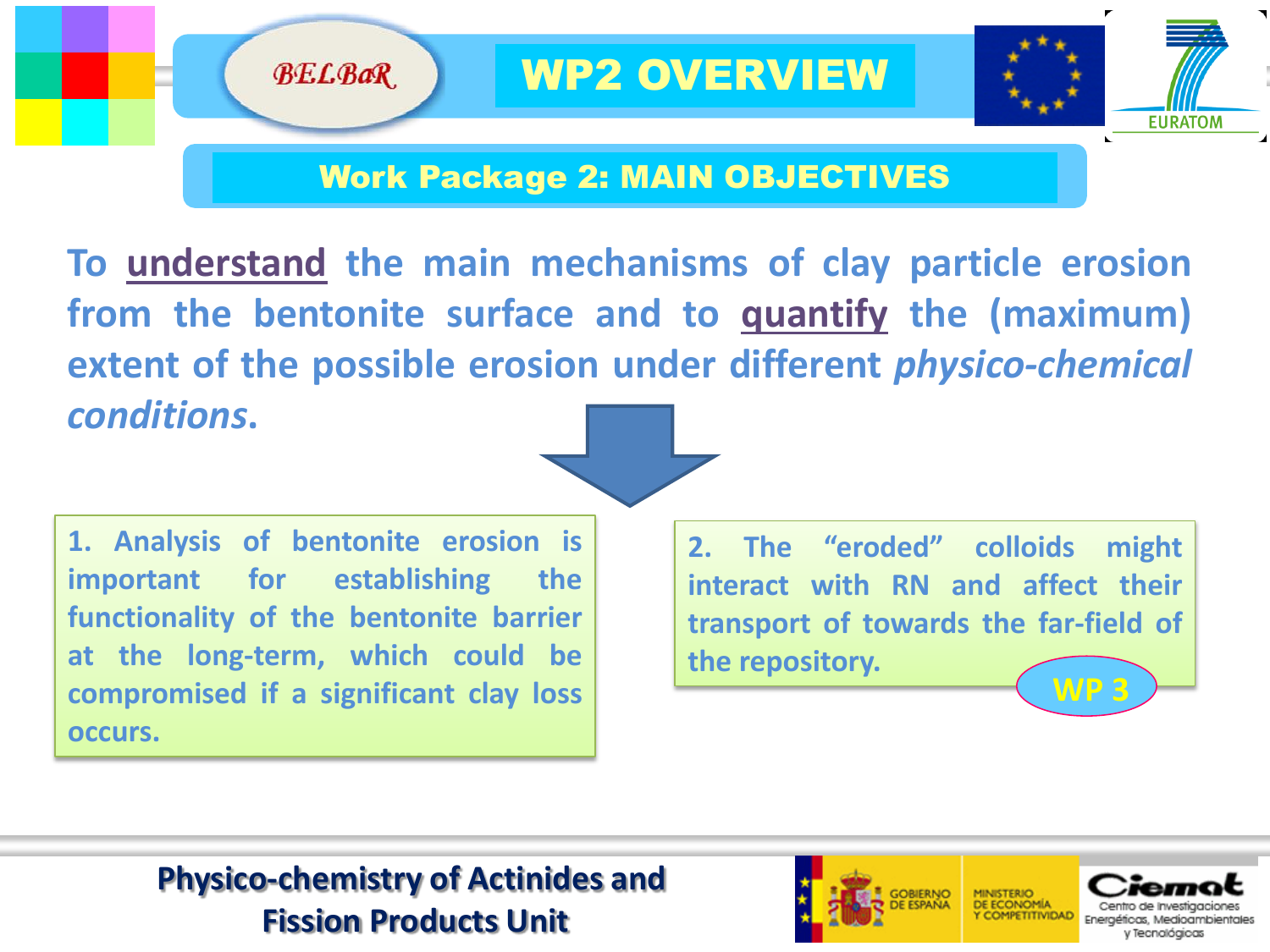

**EURATOM** 

**To understand colloid behaviour and erosion processes under realistic scenarios; provide input data for qualitative and quantitative models description in SA.**



- **Work packages are totally interdependent.**
- **Collaboration and result transfer between them needed.**
- **Coherence in the selection of experimental conditions even the experimental approach is different.**

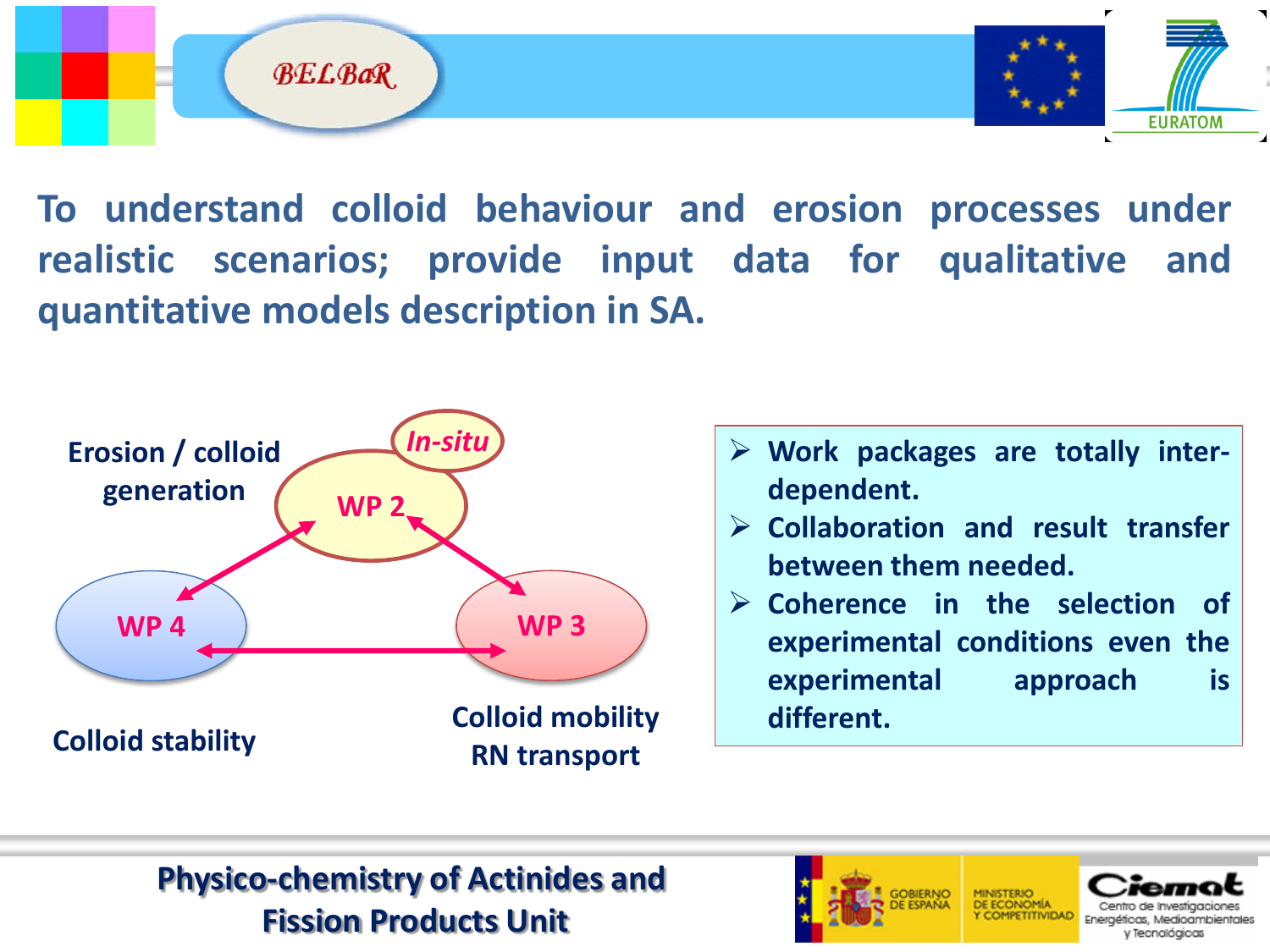

# WP2 OVERVIEW



## Work Package 2: PARTICIPANTS and PMs

| $\overline{1}$                              |                |            |                |                                      |     |        |           |    |                        |            |     |  |
|---------------------------------------------|----------------|------------|----------------|--------------------------------------|-----|--------|-----------|----|------------------------|------------|-----|--|
| <b>Work</b><br>package<br>number            | $\overline{2}$ |            |                | <b>Start date or starting event:</b> |     |        |           |    | <b>Project Month 1</b> |            |     |  |
|                                             | <b>Erosion</b> |            |                |                                      |     |        |           |    |                        |            |     |  |
| Activity<br><b>Type</b>                     | <b>RTD</b>     |            |                |                                      |     |        |           |    |                        |            |     |  |
| Participant                                 | CIEMAT         | <b>USN</b> | <b>KIT-INE</b> | NRI-REZ                              | SKB | B+Tech | Clay Tech | È  | $\vec{z}$              | <b>AON</b> | KTH |  |
| Person-<br>months for<br>the<br>participant | 18             | 6          | 6              | 10                                   | 1   | 28.5   | 9         | 16 | 11                     | 1          |     |  |

#### **11 participants, 7 countries**

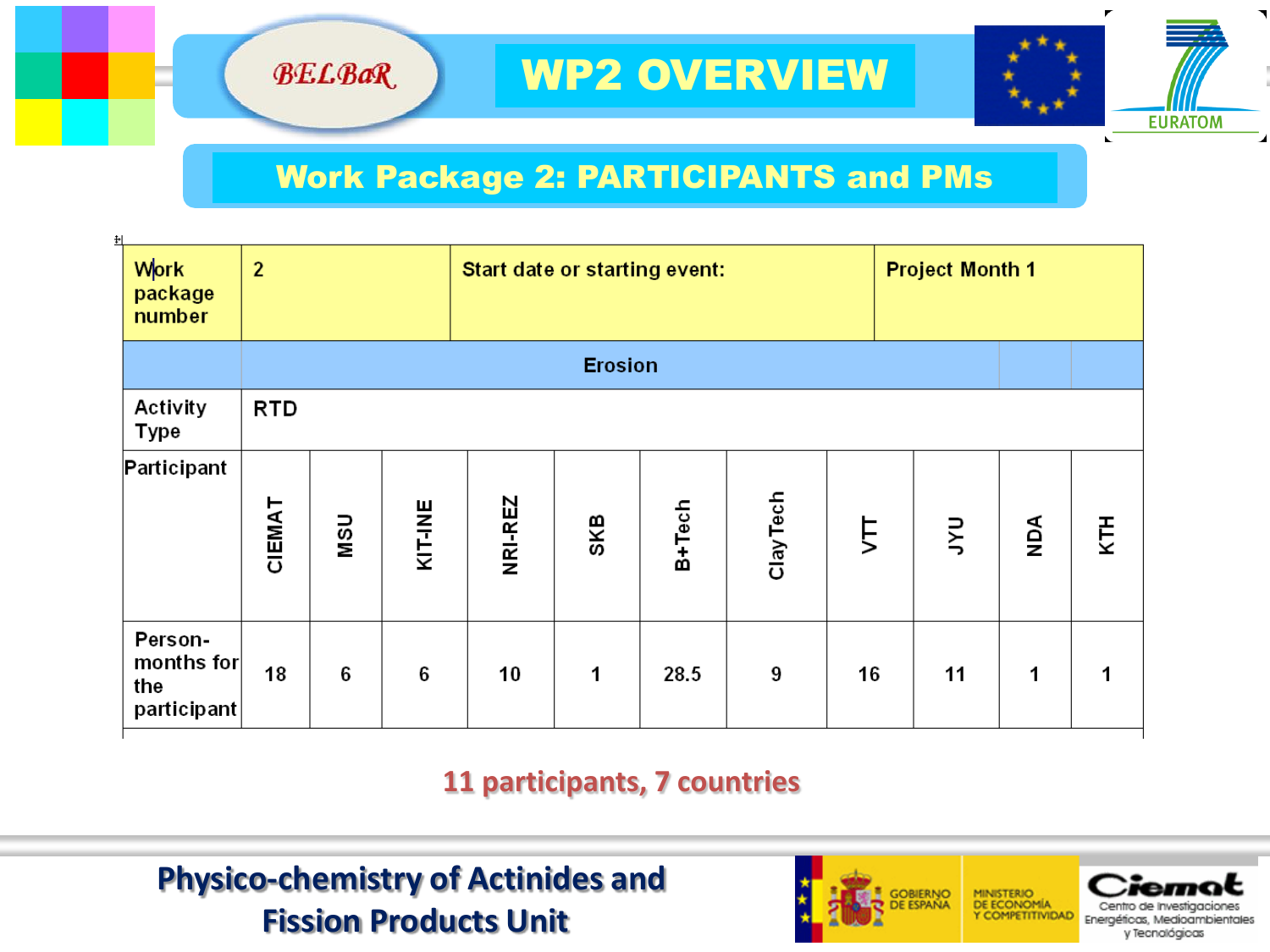

- **Characteristics of the bentonite clay: smectite content; presence of certain accessory minerals (calcite, gypsum); nature of the cations present in the interlayer; total charge and charge distribution between the tetrahedral and octahedral sheets; compaction density;**
- **2. Chemistry of the groundwater: ionic strength, pH, chemical composition (concentration of monovalent** *vs.* **divalent cations, potassium content);**
- **3. Clay – groundwater interactions: dissolution processes and ionic exchange; kinetics of the interactions; effects of the solid to-liquid ratio; effects of hydrodynamic conditions;**
- **4. Groundwater velocity at the bentonite surface: the presence of a hydraulically active fracture may play a role in bentonite erosion and has to be accounted for.**
- **5. Characteristic of clay extrusion paths: porosity of the rock, fracture dimensions.**

**Physico-chemistry of Actinides and Fission Products Unit**

**BELBaR** 

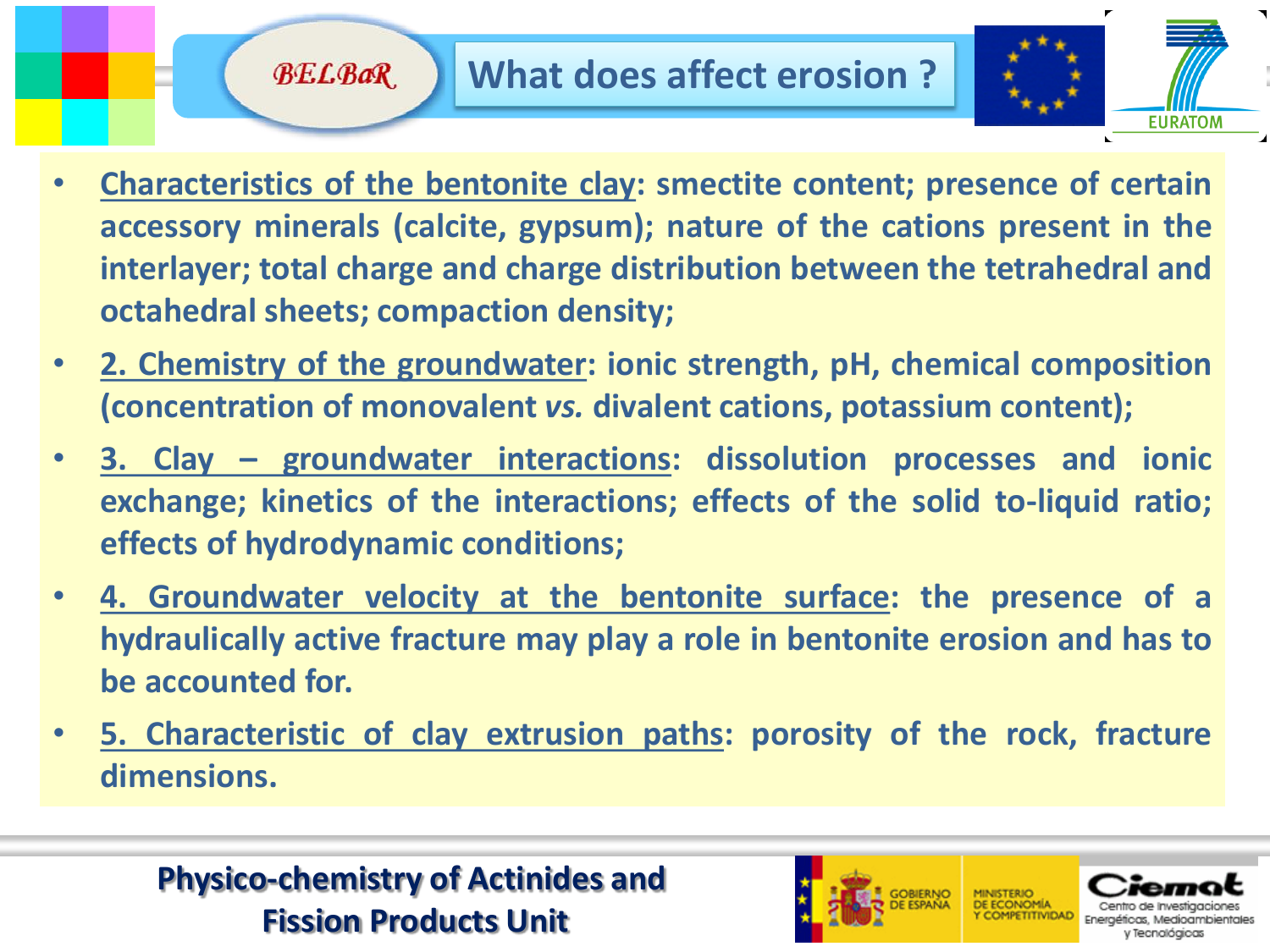